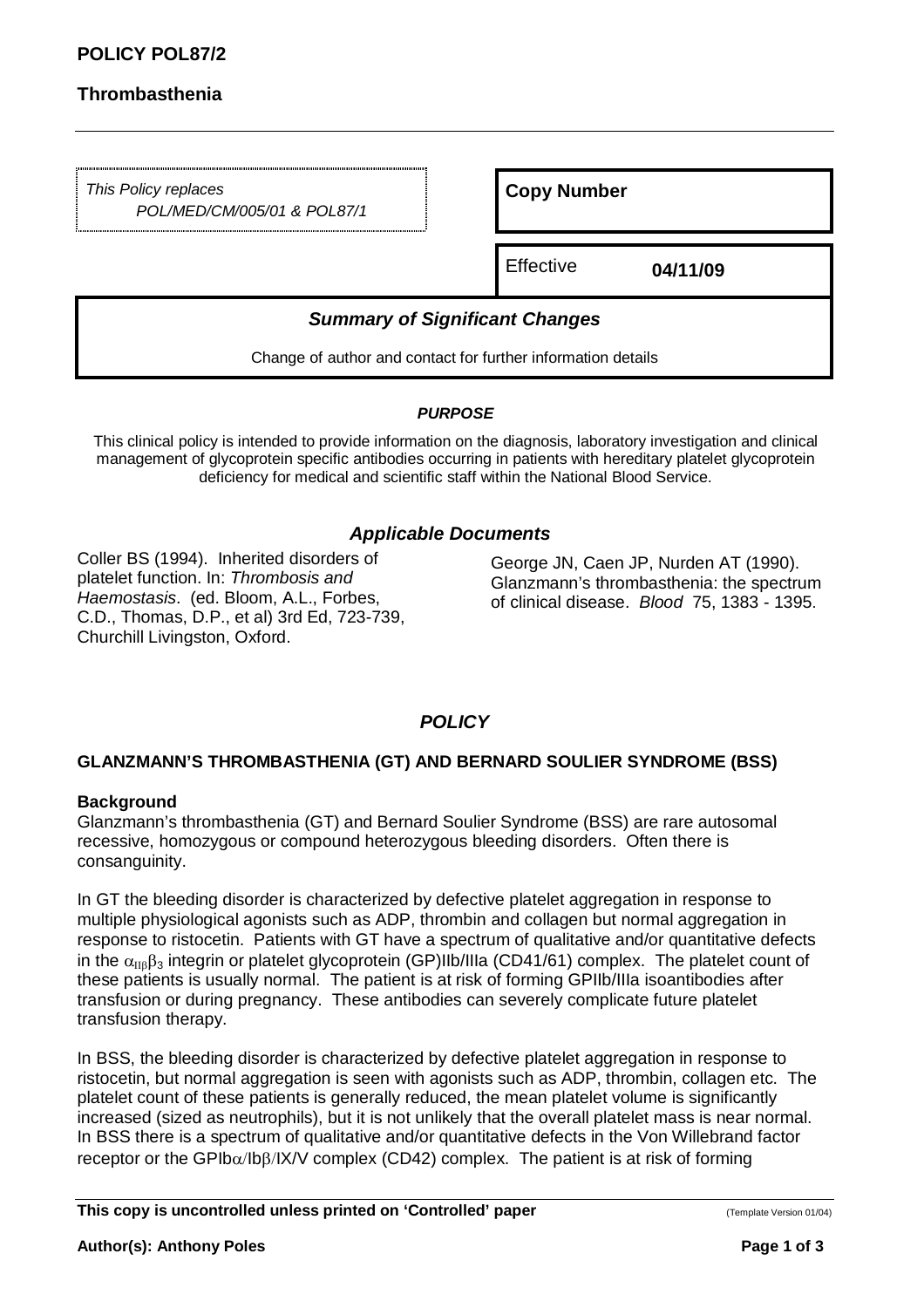# **Thrombasthenia**

 $GPIb\alpha/IB\beta/IX/V$  isoantibodies after transfusion or during pregnancy. These antibodies can severely complicate future platelet transfusion therapy.

#### **Clinical Features**

Clinical features depend on the type of genetic defect underlying the particular case. Recurrent and life-threatening bleeding episodes are common in severe disease. Ecchymoses and petechiae may be noticed at or soon after birth. Excessive bleeding following minor surgery such as circumcision and tooth extraction provides a warning and severe epistaxis is a feature. In puberty, menorrhagia is a universal manifestation among females. Gastrointestinal blood loss has been reported in some patients.

Surgical procedures may lead to excessive blood loss unless prophylactic platelet transfusions are administered together with other procoagulant therapies.

#### **Transfusion Support**

Platelet transfusion therapy is the treatment of choice in arresting significant bleeding in patients with GT or BSS, although many modalities of adjunctive therapy should be considered (e.g. prophylactic treatment with DDAVP or in case of severe bleeding, Tranexamic Acid and recombinant Factor VIIa (rFVIIa)). It has been shown in relatively small numbers of GT patients that rFVIIa concentrates may be useful in less than 50% of cases. Some would advocate that rFVIIa is selectively used in patients with refractory or matched donor platelets. If there is a need for transfusion support for GT or BSS patients every effort must be taken to prevent allo- and isoimmunization which may both lead to platelet refractoriness. However, a delay in the selection of ideal blood product should not compromise the need for an urgent life-saving transfusion.

#### **Platelets**

ABO and D identical, HLA class I matched platelets should be selected. In GT, HPA-1 and -3 genotyping is of no significance as the chance of HPA-1 or -3 alloantibody formation is very small when compared with the risk of isoantibody formation. The same is true of HPA2 alloimmunisation in BSS.

#### **Red cells**

The need for red cell transfusion is generally less, compared to platelet requirements. However, during surgical procedures or when there is severe and prolonged bleeding, it may be necessary to correct the anaemia by red cell transfusion. ABO and D compatible units should be selected.

#### **Screening for platelet antibodies**

We advise to screen for platelet antibodies (specific ones and HLA class I antibodies) after each transfusion episode and in the  $18{\text -}20^{\text{th}}$  week of pregnancy. It is important to remain informed about the patient's antibody status. If GPIIb/IIIa or GPIb/IX isoantibodies are formed, high dose intravenous immunoglobulin G (ivIgG) should be considered when platelet transfusions are required.

### **Registration with regional haemophilia centre**

Any patient with a genetically determined bleeding disorder should be registered on the national database at the Oxford regional haemophilia centre. It is also advised by the DoH to seek advice from the regional haemophilia centre on the care plan of such patients.